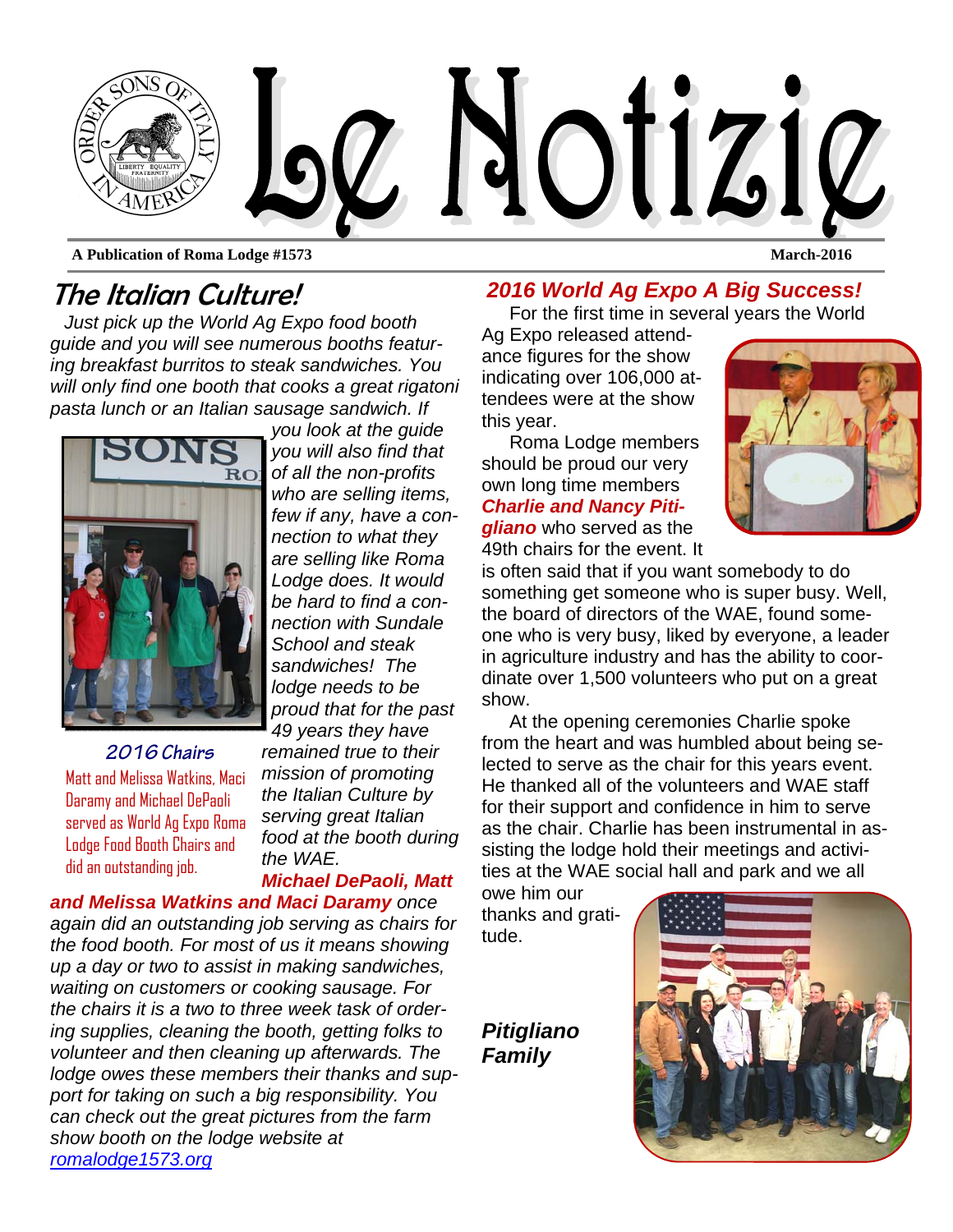# *Its Working! <i>Heralds Message*

ach month I ask members to send me<br>
information and pictures of members<br>
activities and accomplishment. Well its<br>
working! If you look at your directory,<br>
we have members in Oregon, Idaho, Colorado information and pictures of members activities and accomplishment. Well its **working!** If you look at your directory, and from all over California. These are children, great grandchildren and great-great grandchildren of some of our oldest families of Roma Lodge. Thanks to all of you who have sent in information or I have gleaned from Facebook.

#### *Anniversaries*

Long time members *Angie and Domenic Milanesio*  celebrated their 65th wedding anniversary.



#### *Charlie and Nancy Pitigliano* celebrated their 39th along with granddaughter *Giada* Pitigliano and family.

#### *Tapestry Award*

*Lilia Giacomazzi* will be honored on March 16th as part of the *Common Threads* awards luncheon at the Heritage Complex in Tulare. Lilia will receive the coveted

*Tapestry Award for her* outstanding contributions to agriculture.

Tickets cost \$50 if purchased by March 7, and \$60 after. For ticket information, contact *Emily Lazzerini of the California Agricultural Leadership Foundation at 813-585-1030.* 



# *State Champions!*

Roma Lodge Members *Garren and Keegan*  **Dutto** of La Grande High School boys' swim team won the Oregon State Championship. Their dad, *Darren Dutto, Ph.D., Eastern Oregon University* professor is the coach for the team. Kee-

gan took 3rd in the 200 individual medley, 4th in the 500 freestyle and anchored the 2nd place 200 medley relay. Garren took 5th in both the 100 and 200 freestyle events, led off the 4th place 200 freestyle relay. This was his first team state championship.



*Keegan, Darren, Corrine and Garren Dutto. State swimming champions!* 

*Santiago, Chile*  Lodge member *Annalisa McLafferty* is shown on a recent trip to Santiago, Chile to present for her company Allergan who was recently purchased by Pfizer.



#### *Happy Birthday!*



On March 6th Roma Lodge member *Lorraine Cleek* will celebrate her 60th year as a lodge member. She also celebrated her 70th birthday on February 4th. If you do the math she has been a member of the lodge since she was 10 years old. *Congratulations!*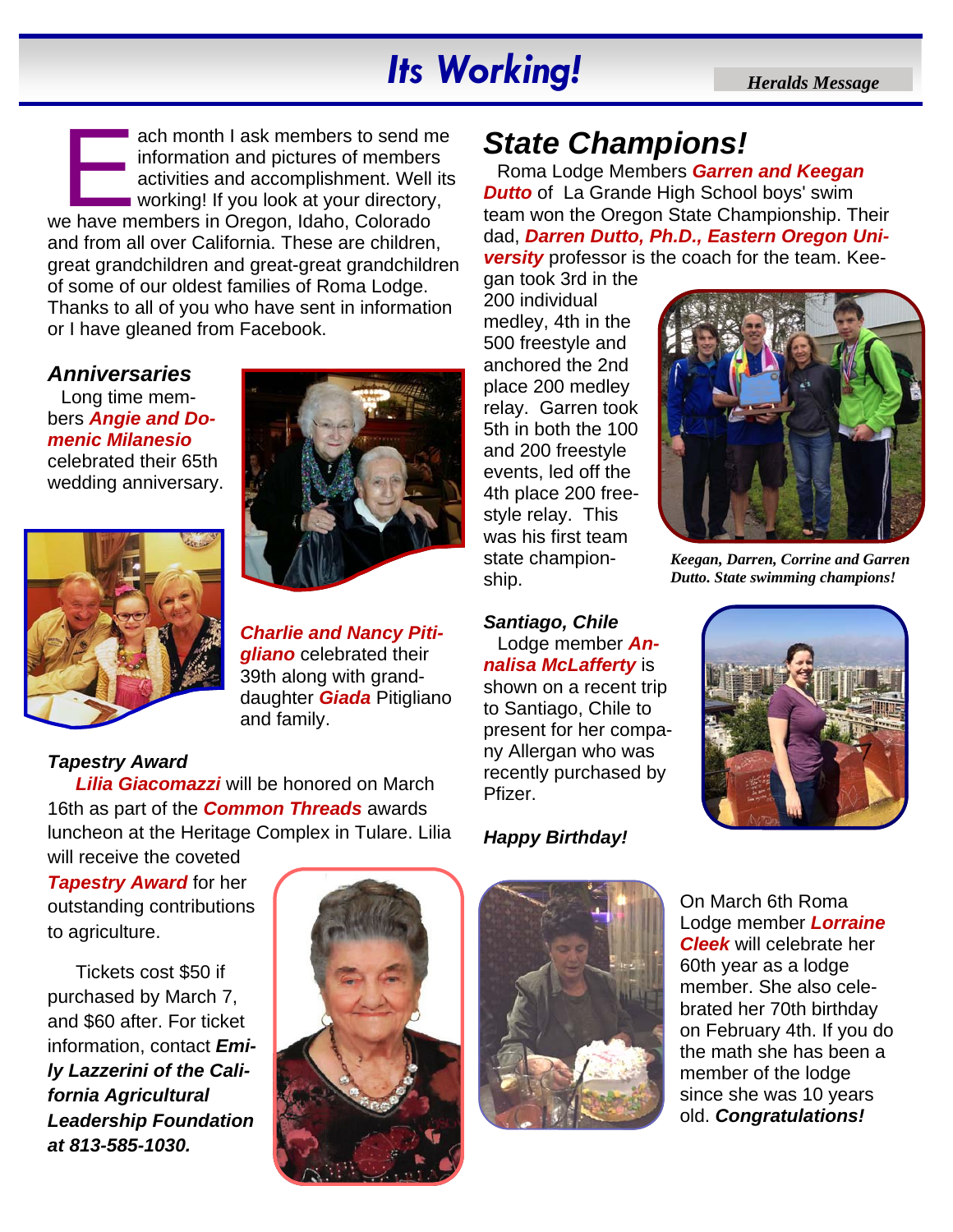## *Dedicated Members*

Roma Lodge members *Joyce Hofstee and Karen DeGroot* 

did and outstanding job with refreshments at the February meeting as refreshment chairs. They also worked very hard at the Roma Lodge food booth at the WAE and still had time to visit several of the exhibits at the show. *Great Job Ladies!* 



# **Potluck Night March 7th!**

March is **Potluck Night!** Bring your favorite main dish, salad or dessert. The lodge will provide plates, utensils and drinks. We have some great cooks in the lodge so bring your favorite dish to share with everyone.

*Mike and Janice Saltzman* will serve as our refreshment chairs so give them a call if you can help out. Our drawing is for \$55 so don't miss the meeting. Last month's drawing went to Jason Shaw who was not present. Come to the meeting, you may be a big winner.

# **Lodge Scholarships Are Due**

*March 1st is the deadline for Grand Lodge Scholarships and April 1st* is the due date for the Roma Lodge Scholarship Applications. If you would like a copy of the Roma Lodge application please contact *Frances Della @ 784- 7653.* Grand Lodge applications are online at http://www.sonsofitalyca.org/

#### *United Lodge Meeting*

The next United Lodges meeting will be held on March 13th and hosted by the Enrico Caruso lodge. The meeting will begin with a social at 11:30 a.m. with lunch at noon. The cost will be \$20 per person and feature fish, chicken, rice pilaf, vegetable, rolls and dessert. Contact president *David DePaoli (804-5443)* if you plan to attend by March 7th.

#### *Grand Lodge Raffle Tickets Still Available!*

Tina Sparlin won \$50 and David DePaoli won \$25 in the Grand Lodge raffle daily drawings. Tickets are still available and can be purchased by contacting *Giovanna DePaoli* at the meeting in March. You may be a big winner.

#### **Beneficiary Updates**

As part of paying your dues each year it is also time to update your beneficiary information. If you have a change in your beneficiary contact Cathy Mederos to make the change so it can be reported to the Grand Lodge. Junior members who are no longer in college and have reached the age of 26 will automatically be transferred to associate members. If you would like to become a regular member you will need to contact Cathy Mederos as well.

### *Sunshine News*

Get well wishes go *Giulia Watkins* who had surgery and *Pam Sola* who had a bout with vertigo. *Nick Serafin* continues his rehabilitation process.

## **Thanks to All!**



The 49th World Ag Expo is officially over and preparations are underway for the 50th show. Farm show booth chairs Melissa and Matt Watkins, Michael DePaoli and Maci Daramy want to thank all the members who gave of their time to come down and support the booth. It was a big success and a full financial accounting of the show will be given at the March meeting.